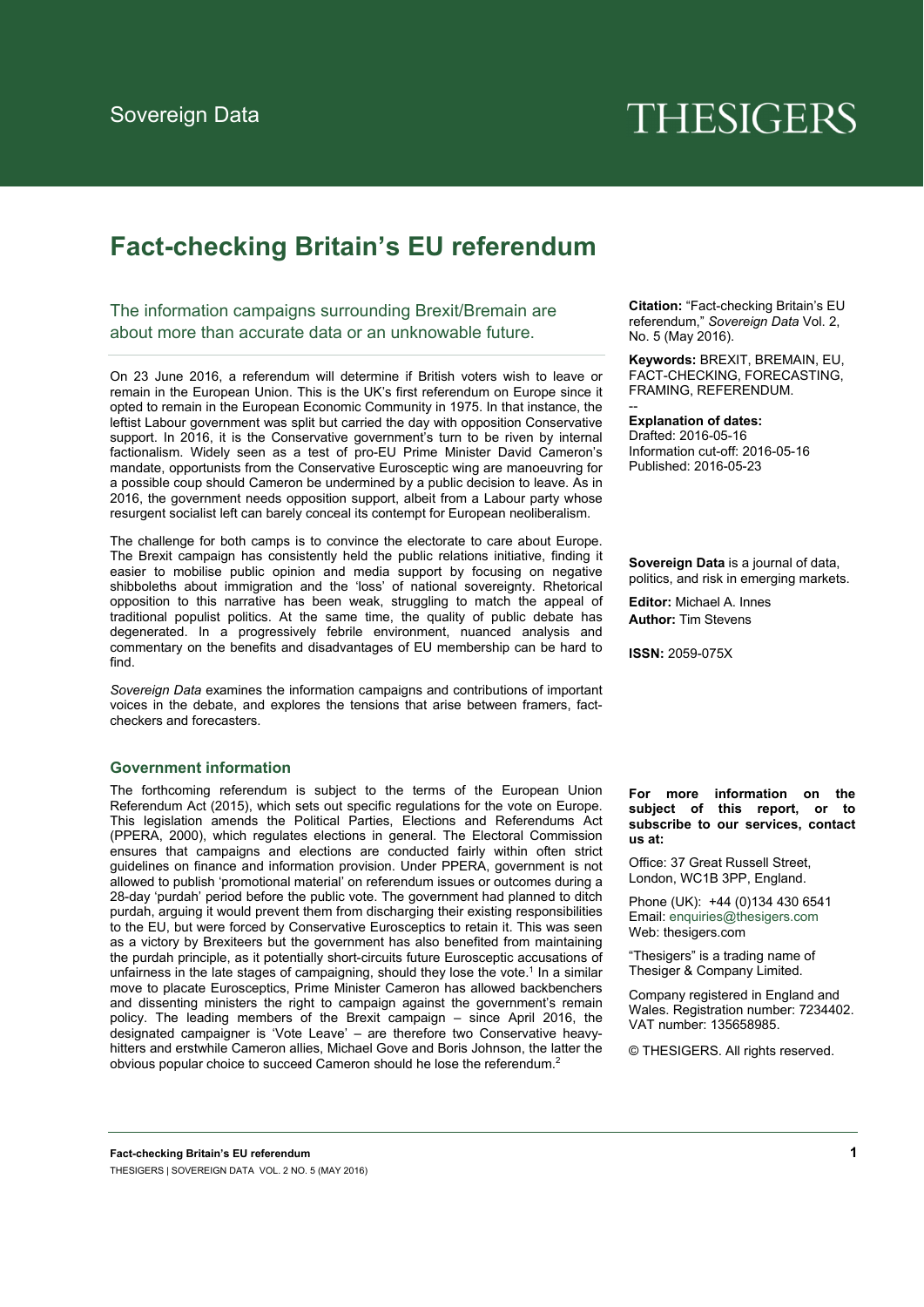

Several organisations have tried to chart a middle ground between the two poles of Leave and Remain, recognising publicly that the issues at stake are more nuanced than the chief protagonists present.

In mid-April 2016, the Government sent every household in the UK a policy leaflet, 'Why the government believes that voting to remain in the European Union is the best decision for the UK'. $3$  The publication laid out the political, economic and social consequences of leaving the EU and the benefits of remaining in Europe. This prompted howls from the Brexit camp of unfair use of public funds (GBP 9.3 million) for 'propaganda' purposes, Johnson deriding it as the 'scare tactics of Project Fear'. The characterisation rather over-estimated the tone of the leaflet, which was more managerial than unnerving. A more accurate criticism might have been that – by comparison – the leaflet was less balanced than Harold Wilson's pro-EEC promotional pamphlet in 1975, which had the virtue of setting out both sides of the argument.<sup>5</sup> Accusations of the misappropriation of public funds also rang slightly hollow, given concerns over Brexit groups' campaign finances, raised recently with the Electoral Commission.6

# **Media and academia**

The government's inattention to nuance is understandable, if regrettable, as it refused an opportunity to inject some even-handedness into a highly polarised situation. It has become exceptionally difficult to comment publicly on the issue without being accused of fear-mongering or abject bias. The public-funded broadcaster, the BBC, nominally a neutral institution, has, as ever, been accused of bias by both sides. This ill-tempered slanging match is playing out against the background of a government review of the media organisation's charter.7 Much of the vitriol levelled against the BBC emerges from newspapers owned by Rupert Murdoch, who is well-known for his anti-EU views. There is no attempt at neutrality from this quarter, which claims it is 'entitled to have a view' on membership of the EU, even if that is decided by Murdoch himself. $8$  Despite accusing the Bremain camp of peddling fear and uncertainty, leading Brexit voices are equally culpable of 'dog-whistle politics', the *mot du jour* in current British politics. Johnson's recent allusions to the Hitlerian ambitions of the EU have done nothing to assuage frustration at the crudity of public debate.9

Several organisations have tried to chart a middle ground between the two poles of Leave and Remain, recognising publicly that the issues at stake are more nuanced than the chief protagonists present. Funded by the Economic and Social Research Council (ESRC), the UK in a Changing Europe project at King's College London aims to be 'an authoritative, non-partisan and impartial reference point … that stands aside from the politics surrounding the [EU referendum] debate'.<sup>10</sup> Importantly, its analyses are explicitly intended to inform the public of key issues, as much as they are other stakeholders. Given the current concern about youth disengagement from electoral politics in the UK, its attention to educating young people via its 'Me & EU' portal is especially significant.<sup>11</sup> Complementary initiatives include the Full Fact website – 'Whichever side you end up on, get the facts' – which fact-checks literature and statements from both sides of the campaign.12 The independent think-tank, Civitas, provides extensive breakdowns and explanations of both camps in the referendum debate.<sup>13</sup> Unsurprisingly, there are many other resources purporting to be neutral and objective but which are perhaps less so than they immediately appear. As Roy Greenslade, a former newspaper editor and noted media analyst, opined in *The Guardian*, 'information' from these sources can also be 'ammunition'.14 That observation applies across the board.

# **Narratives, not numbers**

Boris Johnson, despite his apparent historical illiteracy, knows perfectly well this debate is not about numbers, despite the range and variety of intervening entities. For every International Monetary Fund (IMF), Organisation for Economic Cooperation and Development (OECD), UK Treasury, or Confederation of British Industry (CBI) report on the deleterious impact of Brexit, another extols the virtues of the UK leaving the EU. Innovative data analytics by US firm Predata have derived meaning from social atmospherics and market signals to demonstrate fluctuations in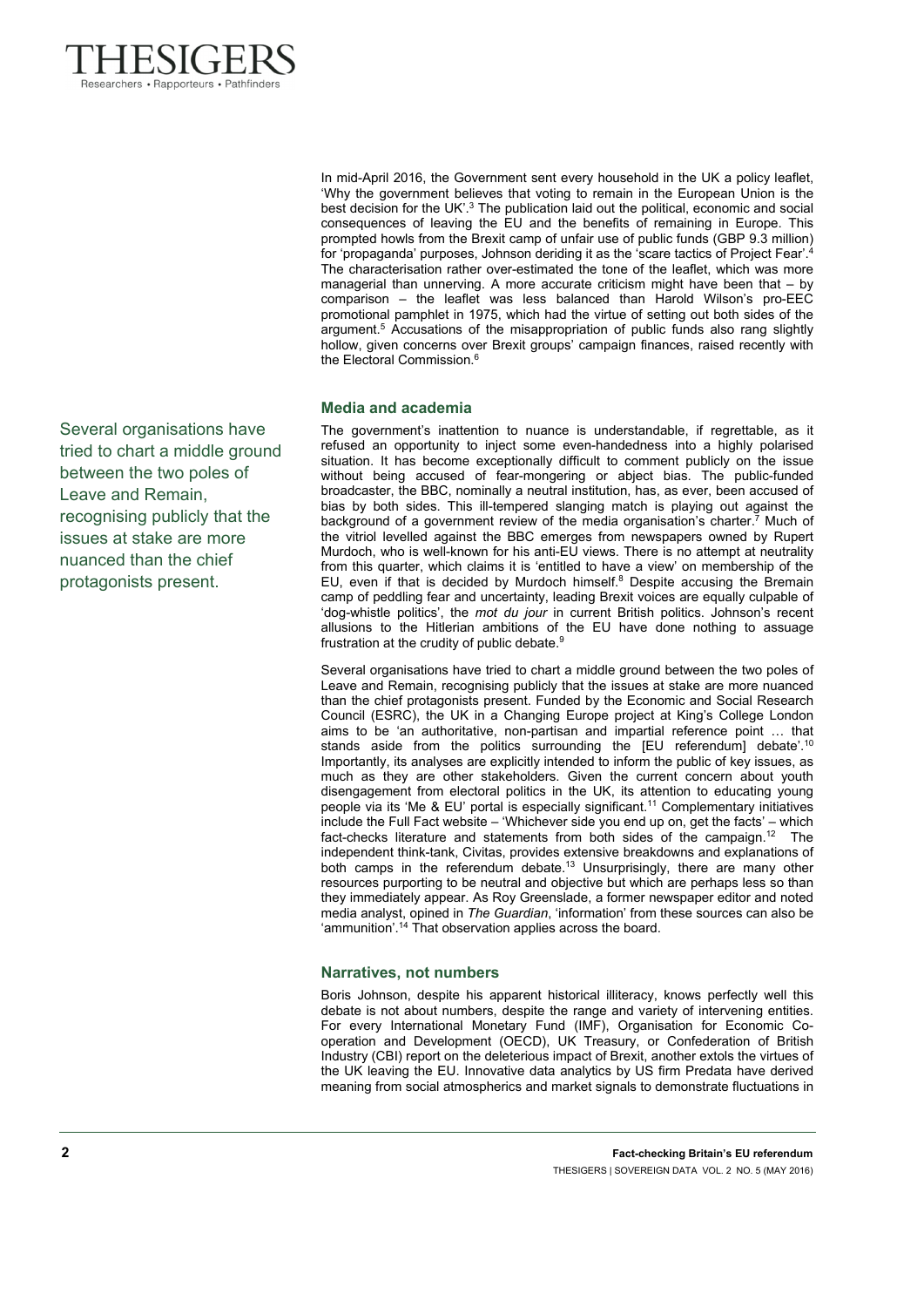

support for Brexit and its impact on economic indicators.<sup>15</sup> But, as one columnist noted astutely, 'there are almost no undisputed or undisputable facts to support either side.' This is 'actually a battle of ideas – it is about what people want to believe, not about what is provable.<sup>'16</sup> In this context, numbers serve facts less than narratives. This leads to a situation in which, for instance, the chair of the UK Statistics Authority is forced to defend his autonomy before the Public Administration Select Committee, in the face of pro-Brexit pressure to release migration figures before, rather than after, the referendum, as planned.<sup>17</sup>

Under such conditions, what value do facts and figures have? Intelligence analysts and data scientists understand that data does not start that way. It only exists as 'data' once basic information is filtered for veracity, value and a host of other criteria - ultimately leading to the production of further insights or knowledge.<sup>18</sup> For lay observers, such distinctions might seem a little pedantic. What matters is that data production can serve different and often contradictory ends. It is true, and important, that open access to validated data enables an empowered electorate to fact-check political claims and thus – in theory – make better decisions. But voters have to be motivated to engage in this way. Political scientists and communications theorists have also long understood that in the game of politics, rhetoric is first and foremost about selling an agenda. Presenting objective truths is a secondary issue. The factual basis of framing efforts, in other words, is only relevant insofar as it resonates with target audiences, and the resonance of any given argument – or political agenda – is made up of much more than the facts. In the current debate, this is pure politics, in the sense that numbers only adhere to visions of the future if they serve those who articulate them. This is hardly a novel observation but is writ large in the Brexit/Bremain debate.

# **Conclusion**

The 2015 British general election showed politicians, pundits and voters how inaccurate opinion polls predicting electoral outcomes could be. 19 It is therefore unwise to speculate as to the result of the June referendum, particularly as polls run by the same organisation can render contradictory results depending on survey methods used.<sup>20</sup> Whatever the result of the June vote, two things can be said with certainty. First, Britain will choose to either remain in the EU, or leave it. Second, there will be an almighty internal struggle for the soul of the Conservative party. The referendum will also have been notable for another reason. Every major intervention claiming to 'present the facts' has been dismissed out-of-hand by those whose narratives are challenged by that information. This flies in the face of evidence from other EU referendums that diverse narratives fare better than narrow ones.<sup>21</sup> Neither side is willing to engage in reflective debate and the absence of a middle ground has left both looking morally bereft and unfit to govern. It has been a campaign in which desperate domestic politicking has drowned out nuance and impaired the British electorate's ability to evaluate for itself the opportunities and pitfalls of EU membership. If, as many suspect, Brexit triggers a 'domino effect' of EU memberstates clamouring to leave, let the British example stand for how not to campaign during a referendum, if citizens' interests are truly held to be of worth.

It is true, and important, that open access to validated data enables an empowered electorate to fact-check political claims and thus – in theory – make better decisions. But voters have to be motivated to engage in this way.